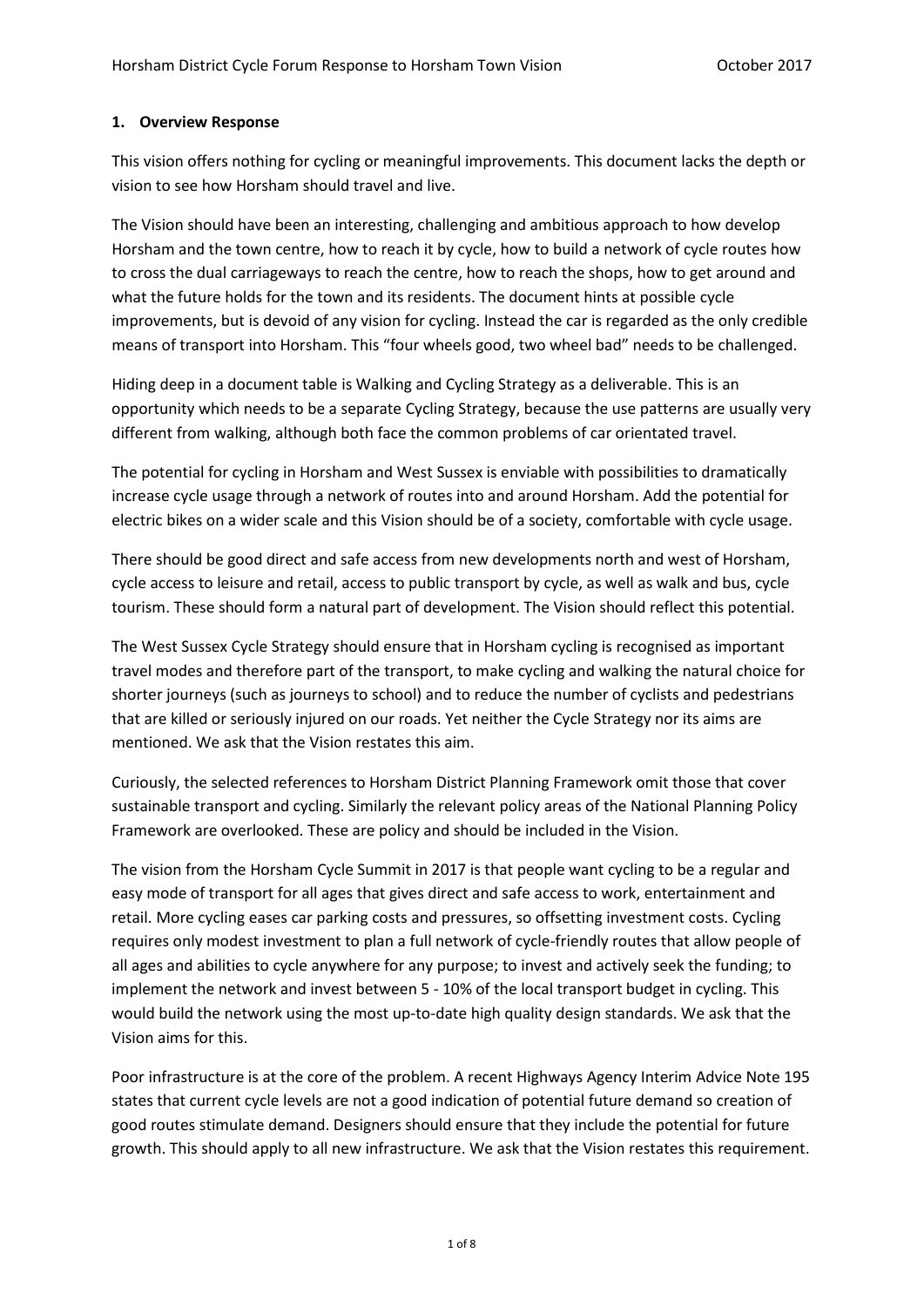An effective Vision needs to include:

- Commitment to follow WSCC, HDPF and NPPF as targets to increase cycling and cycle facilities around Horsham.
- Cycling to be considers as a solution to reducing car dependency, as a contributor to making Horsham a better place to access, live and work.
- Better, safer, direct cycle routes designed and implemented into the town centre.
- Physical barriers overcome, such as Albion Way dual carriage way so access is improved for all cyclists, pedestrians and those not in cars.
- Better cycle routes around town to form a network, e.g. across Lynd Cross, Bishopric, Carfax and Piries Place.
- Better cycle access to existing developments, such as John Lewis.
- More cycle facilities for safe and secure parking once in Horsham town centre.
- A north-south link marked out across Lynd Cross. This could form a green link across Horsham for all non-car users, from Horsham Park to the cricket field.
- Improvement of cycle provision in developments by involving of Cycle Forum in pre-planning applications to encourage excellent cycle provision in designs.
- Excellent cycle facilities and routes in any developments such as Sainsbury's car park, residential by station, Office Outlet and other identified site.
- A cycling Supplementary Planning Document that directs strategic planning and development.
- The Public realm assessment should include cycle routes.
- A separate Cycling Strategy with a review panel to develop and implement cycling policy through Horsham and its new development areas.

These should form part of a Cycle Plan for Horsham.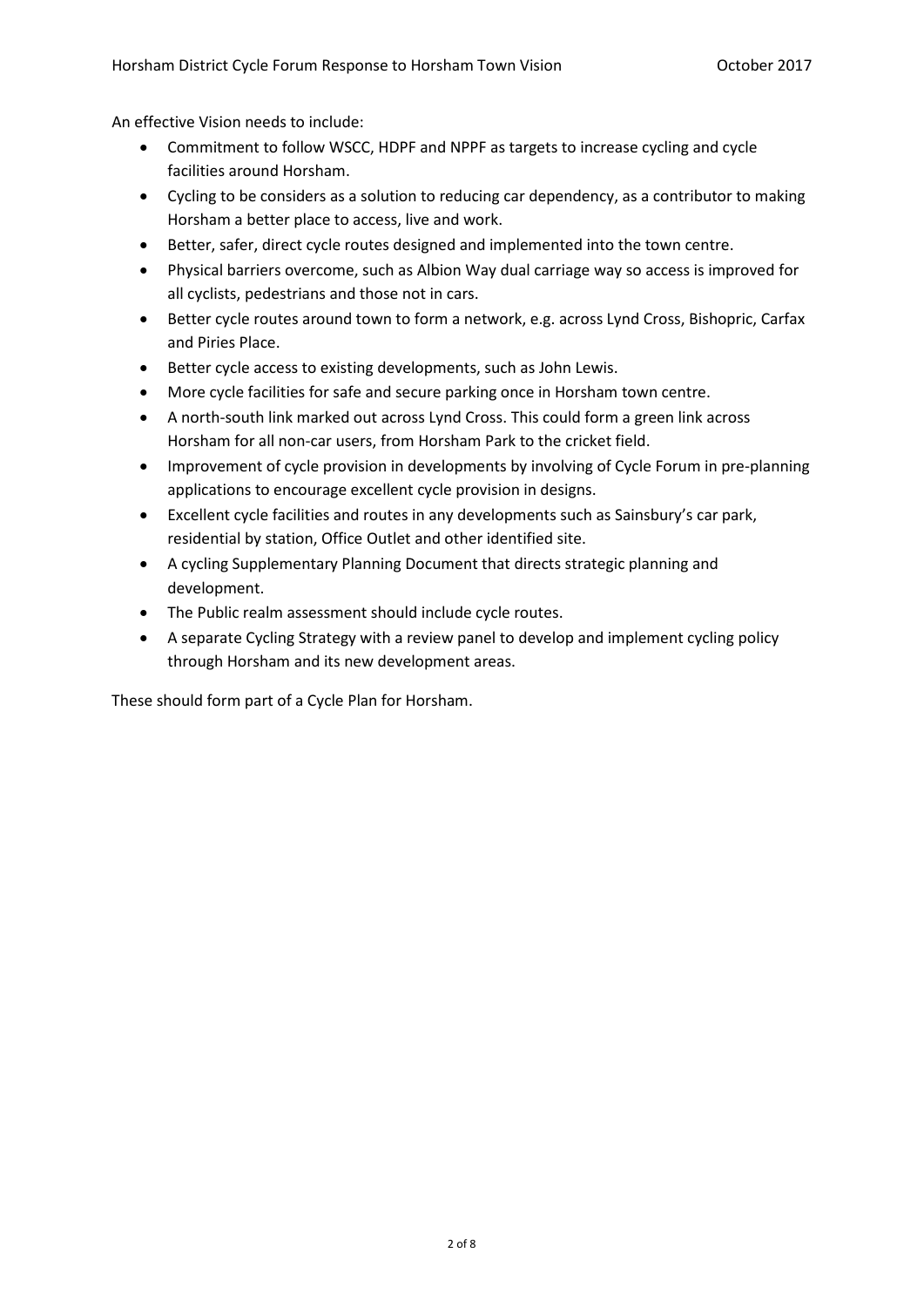# **2. Main Issues Response**

2.2 The Vision must reiterate compliance with National Planning Policy Framework (NPPF) *Core planning principles: 4. Promoting sustainable transport.* (full details in next section)

2.2 Add and take into account the important and relevant reference to Interim Advice Note IAN 195/16 cycle traffic and the strategic road network, so not relying on existing demands to indicate potential demand; segregated cycle routes on trunk roads. (full details in next section)

2.2 The Vision must reiterate compliance with all policies of Horsham District Planning Framework (HDPF). (full details in next section)

Add and take into account:

Include Policy 5 Strategic Policy of Horsham District Planning Framework (HDPF) for sustainable transport*. Promotes high quality transport infrastructure which enables excellent pedestrian, cycling,* 

Include Policy 35 Strategic Policy of Horsham District Planning Framework (HDPF): Climate Change Development *The use of patterns of development which reduce the need to travel, encourage walking and cycling*

Include Policy 37 of Horsham District Planning Framework (HDPF): *Be designed to encourage walking, cycling, cycle storage and accessibility to sustainable forms of transport*

These are must be factors in the vision. This is not optional, NPPF is National Policy, IANs are national Policy, HDPF is local policy. It is of concern that these references have been omitted since they are the Council's responsibility for sustainable design.

2.2 Add and take into account the short case study using the Propensity to Cycle Tool to explore cycle commuting potential in West Sussex This is a Department for Transport-funded tool that uses information about current trip lengths and hilliness to identify trips that might be most easily switched to cycling. The result demonstrates using a comparison in a similar Dutch situation that commuter cycle usage alone, could increase from 3% up to 24%. (full details in next section)

2.2 Add and take into account the West Sussex Walking and Cycling Strategy 2016–2026, whose cycling strategy supports the Government target to double levels of cycling by 2025. (details in next section)

2.2 Add references to take into account: West Sussex Sustainability Community Strategy 2008 – 2026 West Sussex Transport plan 2011 – 2026 Feb 2011

5.9 Improvements are needed at all gateways for cycling.

5.22 Cycle Access to the John Lewis development must be improved There is no easy crossing point for pedestrians and cyclists moving between the John Lewis and the rest of the town centre.

5.24 There are no cycle routes shown in Commercial Quarter. They exist along North Street and through the Park.

5.28 On the keys on all diagrams, why is Traffic reconfiguration considered, pedestrian route improvement considered, but no key line for cycle route improvement? This appears to be excluding the cycle users from improvement.

5.31 What is proposed for cycling in Bishopric and Queens Street, as routes and cycle parking?

5.32 Why are there no cycle improvement around Piries Place Copnall Way and Park End?

6.6 Cycle access and facilities required for Sainsbury's development.

6.25/6.26 There needs to be better cycle route access under the railway line at North Street.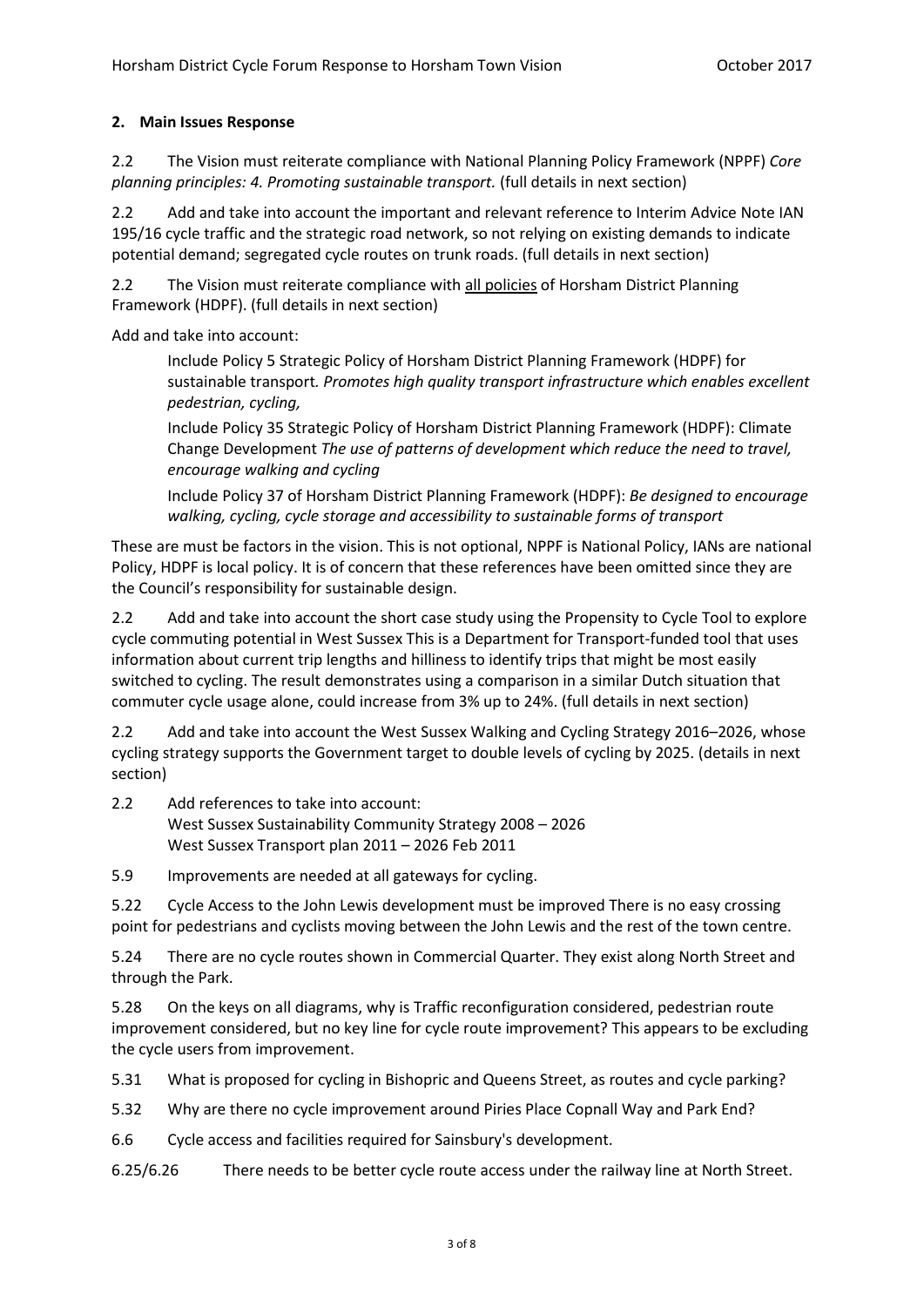6.31 There needs to be a clearly defined cycle route across Lynd Cross North South from Springfield Road to Worthing Road.

6.48 Blackhorse Way must remain two-way for cyclists so would need a contra flow.

6.51 There should be proposals for cycle route around Copnall Way, Piries Place and Park End.

7.54 This is valuable comment supported by Horsham District Cycle Forum as part of a comprehensive network of cycle routes north south and east west through town, across or under roads as needed.

7.52 The public realm must include cycle provision.

7.62 Provide a cycle slip lane in the Bishopric.

7.64 Albion Way is a barrier to cyclist as well as pedestrians.

8.7 Horsham District Cycle Forum fully supports any interventions that provide cycle paths. The problem is that there are so few.

9.5 Delivery Schedule item 2. Horsham District Cycle Forum support the delivery of a Cycling Strategy. The Forum request that it should be a separate document from Walking since needs, routes and patterns are fundamentally different. A combined document would lose each mode's particular requirements. Horsham District Cycle Forum request involvement as a key partner as the brief is being prepared.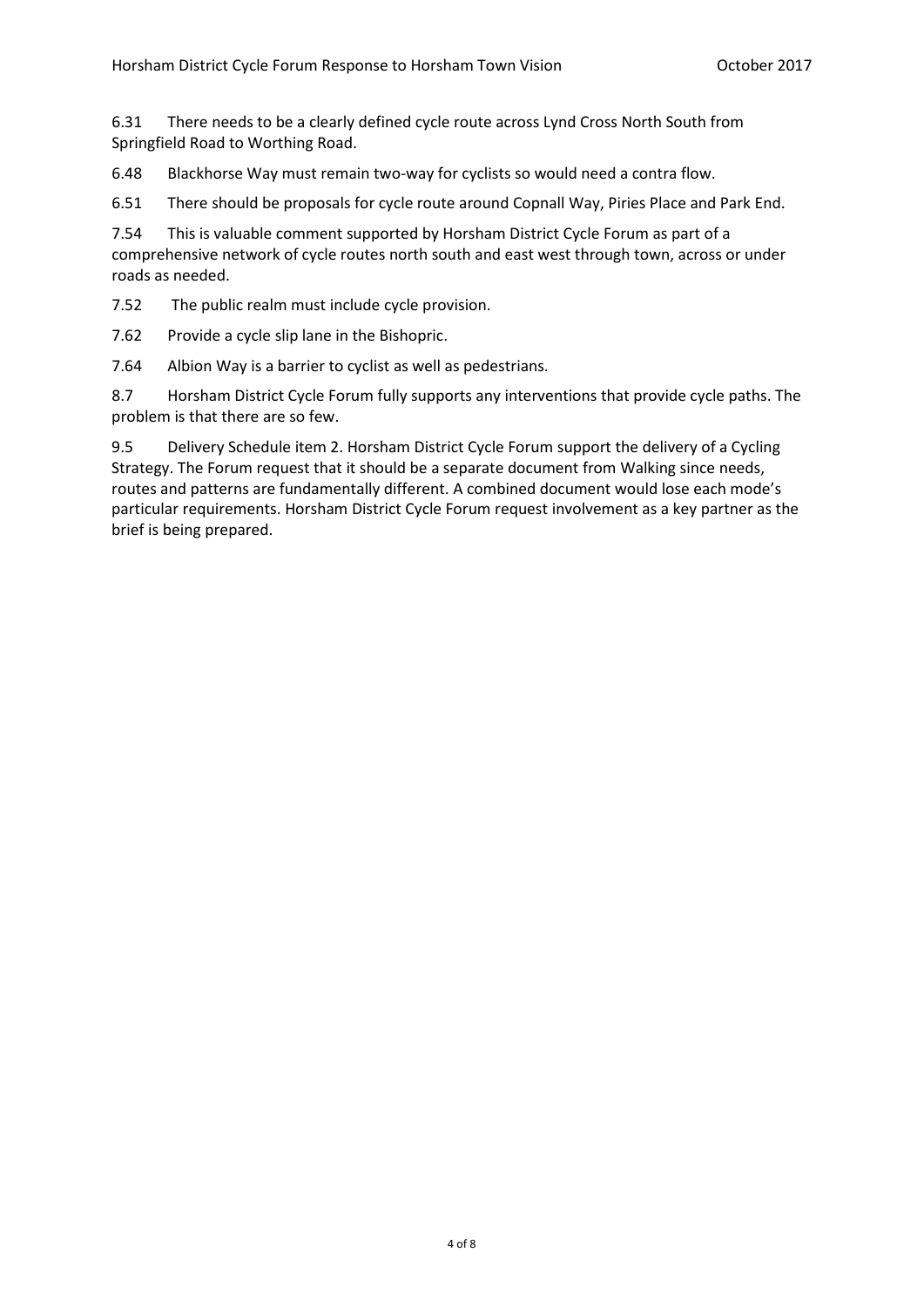### **3. Detailed Issues Response, paragraph by paragraph**

2.2 Horsham District Cycle Forum has prepared and issued numerous idea and documents to Horsham District Council and it is important that the vision acknowledges the role of the Horsham District Cycle Forum as contributing and improving the proposal and cycling in Horsham.

*2.2* Add reference to the Case Study using the **Propensity to Cycle Tool** to explore cycle commuting potential in West Sussex. The PCT is a Department for Transport-funded tool that uses information about current trip lengths and hilliness to identify trips that might be most easily switched to cycling.

### *[http://www.westsussexcycle.org.uk/wp-content/uploads/2016/09/W\\_Sussex\\_PCT.pdf](http://www.westsussexcycle.org.uk/wp-content/uploads/2016/09/W_Sussex_PCT.pdf)*

Figs 2 and 3, show that under a scenario ('Go-Dutch') where Horsham provides such good infrastructure that people ride their bikes as much as Dutch people would for a similar journey length and hilliness, that the commuter cycle mode share in the town centre goes up from around 3% to between 18 and 25%. Non-commuter cyclist would increase at the same time for the same reasons of good network.

The use of 'e-bikes' is shown in Fig 4 which takes 'Go Dutch' and adds to it the potential represented by mass use of e-bikes. If cycles themselves become more mainstream, we can anticipate that in hilly and rural areas 'e-bikes' may become very widely used and substantially increase cycling potential. Including 'e-bikes' the potential increase for Horsham rise to over 30%.

## 2.2 Add reference to Interim **Advice Note IAN 195/16** Cycle Traffic and The Strategic Road Network:

2.1.2 Current levels of demand for cycle trips are not always a good indication of potential future levels of demand. Creation of a comprehensive network of good quality cycle routes has the potential to stimulate demand beyond the incremental change that demand models predict. Designers shall not rely solely on modelled incremental increases relative to current demand for cycle trips, therefore they shall ensure they consider the potential for additional stimulated demand.

2.1.1 Where alternative cycle routes away from the SRN cannot be provided, designers shall ensure that cycle networks allow for segregated cycle trips within the corridor of all-purpose trunk roads with speed limits of 40mph or greater. Cycle networks shall also allow for trips crossing the SRN corridor. Cross-corridor schemes, such as those crossing motorways or where NMUs are prohibited, can reduce or eliminate severance which may have otherwise suppressed demand for cycle traffic.

2.2 Add reference to **National Planning Policy Framework (**NPPF) reference for sustainable transport. These are must be factors in the vision.

#### **National Planning Policy Framework March 2012**

Core planning principles: 4. Promoting sustainable transport:

17. Actively manage patterns of growth to make the fullest possible use of public transport, walking and cycling, and focus significant development in locations which are or can be made sustainable.

29. The transport system needs to be balanced in favour of sustainable transport modes, giving people a real choice about how they travel.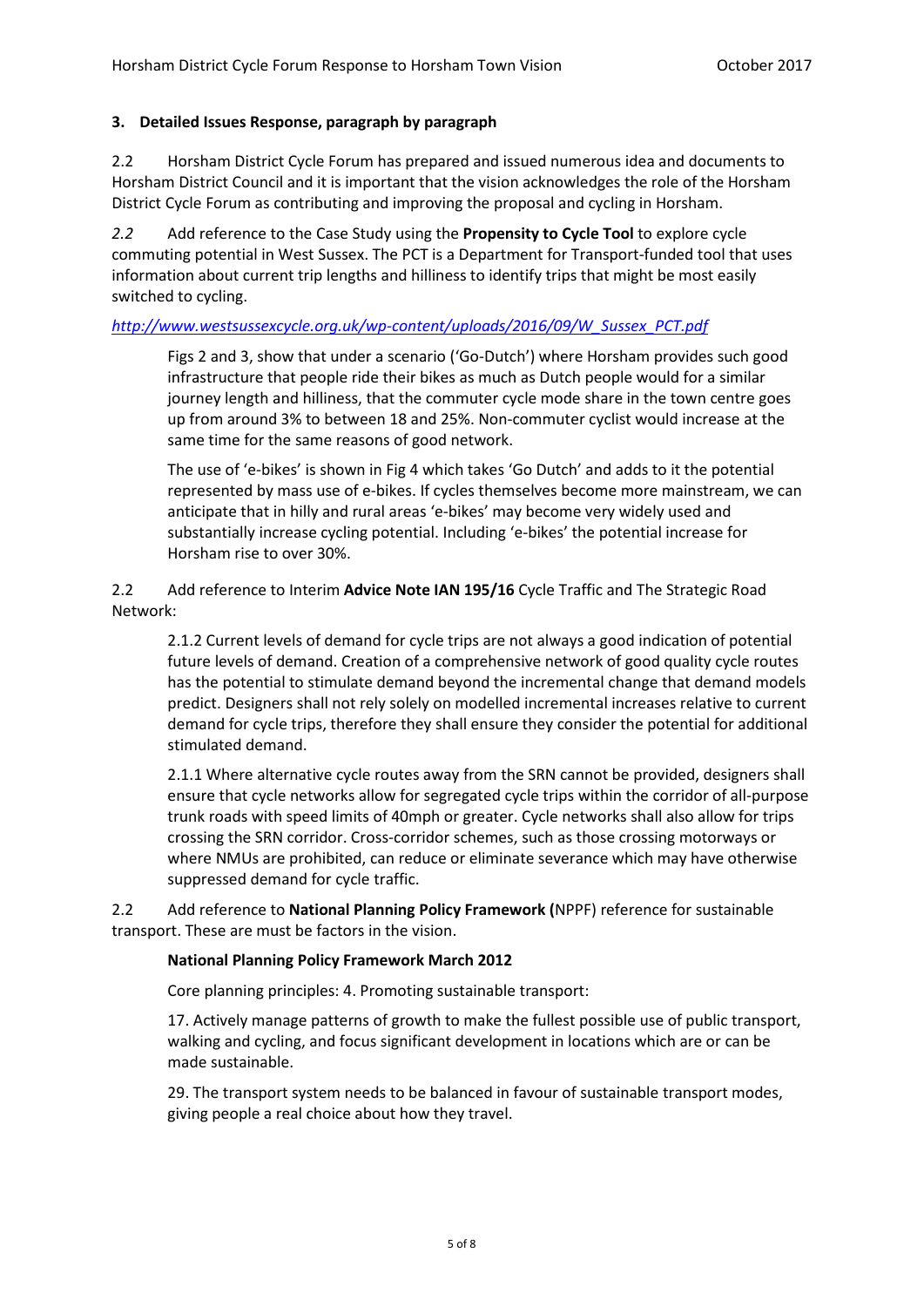32. All developments that generate significant amounts of movement and decisions should take account of whether the opportunities for sustainable transport modes have been taken up ..

Give priority to pedestrian and cycle movements, and have access to high quality public transport facilities.

2.2 Add reference to **Horsham District Planning Framework (HDPF)** covering sustainable transport. These are must be factors in the vision.

Policy 5 Strategic Policy: Horsham Town To promote the prosperity of Horsham town.... 4. Promotes high quality transport infrastructure which enables excellent pedestrian, cycling, bus and rail and vehicle accessibility for residents, visitors and business employees...

Policy 35 Strategic Policy: Climate Change Development will be supported where it makes a clear contribution...Measures which should be used to mitigate the effects of climate change include...... 4. The use of patterns of development which reduce the need to travel, encourage walking and cycling and include good accessibility to public transport and other forms of sustainable transport;

Chapter 3: Spatial Vision and Objectives

Policy 37 Sustainable Construction Proposals must seek to improve the sustainability of development. To deliver sustainable design, development should incorporate the following measures .... 5. Be designed to encourage walking, cycling, cycle storage and accessibility to sustainable forms of transport.

2.2 The Vision must reiterate **West Sussex Walking and Cycling Strategy 2016–2026**, whose a cycling strategy supports the Government target to double levels of cycling by 2025. Add references:

1.1 To clearly state West Sussex County Council's aims and objectives for cycling and walking between 2016 and 2026:

- To determine the Council's priorities for funding reflecting the overall walking and cycling aspirations of the Council .
- To provide guidance in support of prioritising cycling and walking infrastructure in new development.
- To provide a framework through which local interest and community groups can make suggestions for the development of cycling and walking improvements.

Additionally, the Government has recently consulted on its draft Cycling and Walking Investment Strategy (CWIS) and publication of the final document is expected in the summer of 2016. It is our intention that this strategy will support delivery of the CWIS and the Government's aims to:

- Double levels of cycling by 2025
- Reduce each year the rate of cyclists killed or injured on English roads

The West Sussex Walking and Cycling Strategy also supports the West Sussex Transport Plan 2011 – 2026 objectives. This includes four strategies based on the following priorities that guide the County Council's approach to maintaining, managing and investing in transport, and meeting the main objective of improving quality of life for the people of West Sussex:

- Promoting economic growth
- Tackling climate change
- Providing access to services, employment and housing
- Improving safety, security and health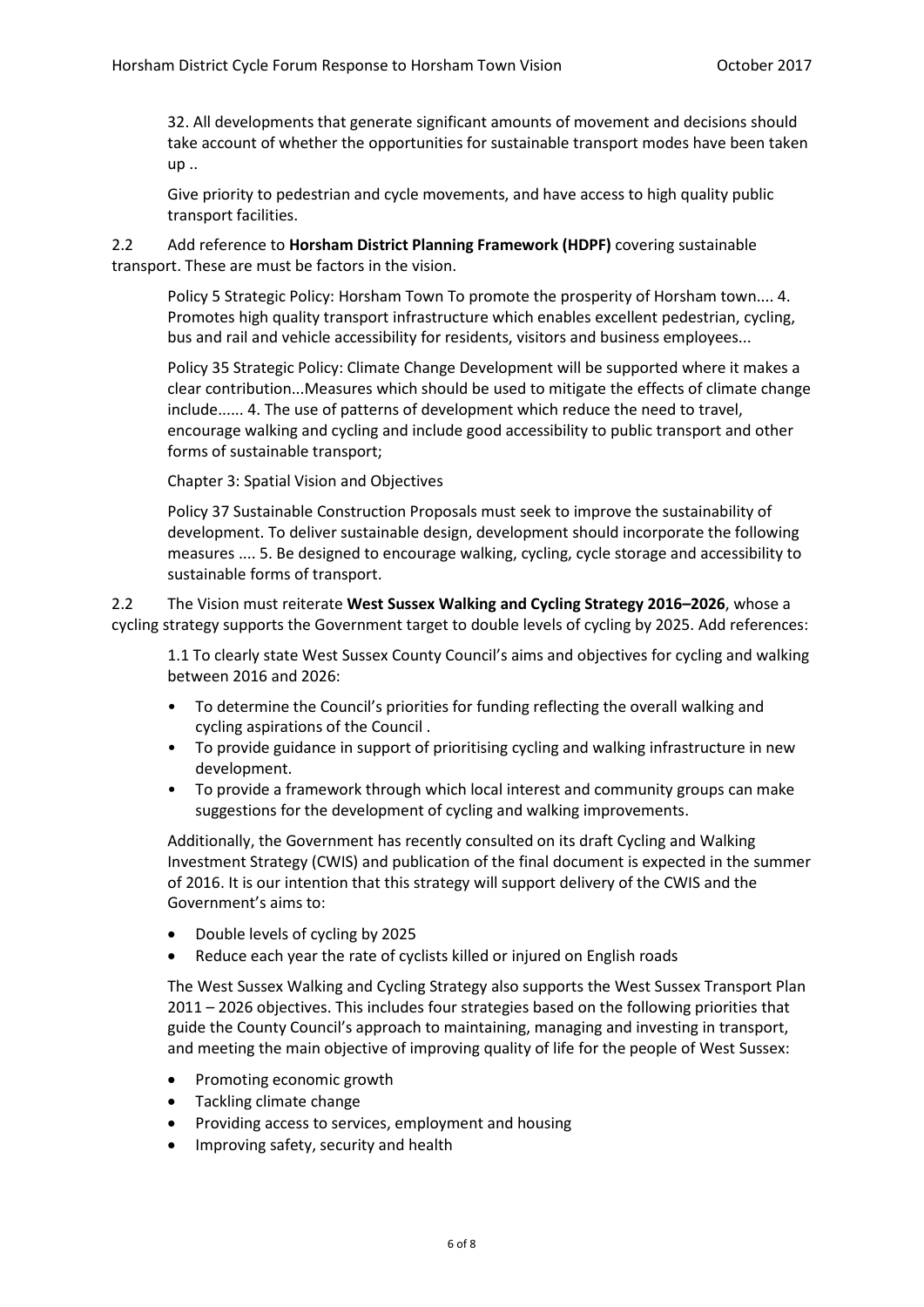Add Weakness: The Council lacks commitment to Sustainable and Cycle transport so will not seek to break the car orientated transport pattern, which will inevitably lead to greatly increase congestion. This is contrary to NPPF and HDPF policies.

5.9 Gateway 1 (Worthing Road) barely adequate cycle facilities that should be improved.

5.10 Gateway 2 (Guildford Road) there is no easy cycle access that should be provided.

5.11 Gateway 3 (Warnham Road direction) - poor cycle facilities and a dead end to cycle lane that needs to be removed.

5.12 Gateway 4 (London Road) poor cycle access into Medwin Walk.

5.13 Gateway 5 (North Down bridge) is not pedestrian only. It is shared cycle and pedestrians.

5.14 Gateway 6 (Brighton Road) just adequate cycle access but could be improved.

5.22 Cycle access to John Lewis on the dual carriageway is dangerous and must be improved. The concern and danger was highlighted to Horsham Council during design, yet ignored. Horsham Council remain responsible for resolving this situation.

5.22 Correct -- "There is no easy crossing point for pedestrians and cyclists moving between the John Lewis at Home and the rest of the town centre. There is a danger that such provision could lead to a single stop and therefore it is recommended that the Council seeks to enhance linkages between the store and the rest of the town centre."

5.24 No cycle access is shown on the diagram of the "Commercial" Quarter on North Street. There is a cycle lane in both directions along North street, through Horsham Park and across to east Horsham.

5.26 Cycle route on the diagrams throughout are unclear.

5.28 Cycle routes are unclear. Improved cycle access is needed into the John Lewis development. It is concern that none is proposed.

On the keys on all diagrams, why is "Traffic reconfiguration" considered, "pedestrian route improvement" considered, but no key line for cycle route improvement? This appears to be excluding the cycle users from improvement.

Better cycle routes needed into this development.

5.3 Why no cycle route improvement?

5.31 What is proposed for cycling in Bishopric and Queens Street, as routes and cycle parking?

5.31/32Why is the contra flow cycle lane along Copnall Way not shown?

5.32 Why is the potential, indeed need for cycle access from Copnall way through to Park place not shown?

Why is the cycle route across the Sun Alliance bridge not shown as a cycle route?

Why is the contra flow cycle lane along Copnall Way not shown?

Repeat: On the keys on all diagrams, why is "Traffic reconfiguration" considered, "pedestrian route improvement" considered, but no key line for cycle route improvement? This appears to be excluding the cycle users from improvement.

- 5.42 Key issue, make the gateways more pedestrian, public transport and cycle friendly.
- 5.43 Involve Horsham District Cycle Forum.
- 6.6 Cycle access to any new Sainsbury's development is essential to limit the reliance on cars.
- 6.13 Need cycle routes NS and West from Lynd Cross. Need comprehensive cycle facilities.